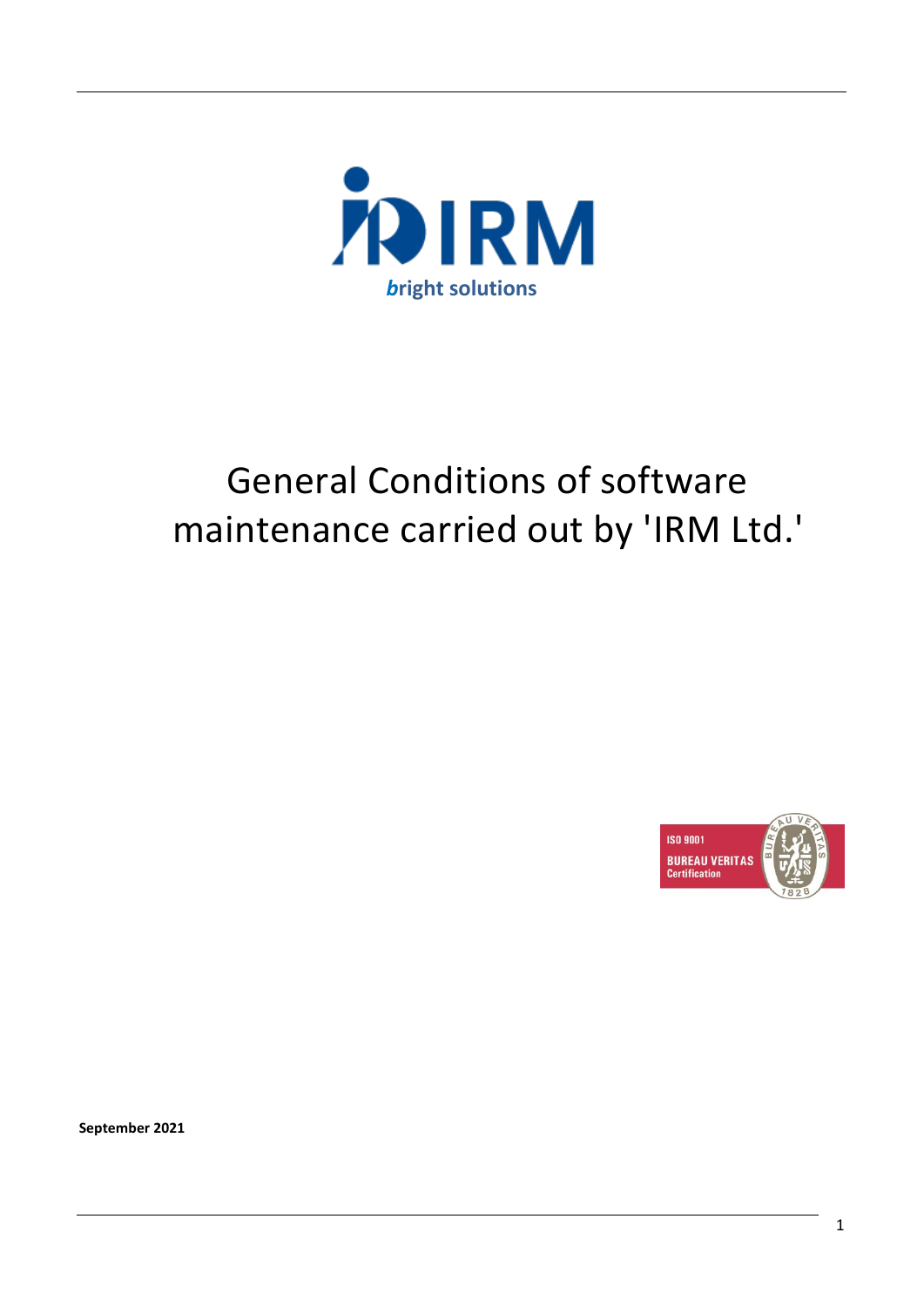# GENERAL CONDITIONS OF SOFTWARE MAINTENANCE, CARRIED OUT BY 'IRM.'

# **1. SCOPE OF GENERAL CONDITIONS**

Against payment of a maintenance fee, determined in the contract for maintenance (hereafter referred to as the underlying contract), the company IRM assumes the obligation of providing the customer with software maintenance, as described below, from the date of request for maintenance, and as long as IRM shall provide a maintenance service for its products, in a general commercial way, and in conformity with the provisions of the underlying contract on maintenance duration and termination.

## **2. GENERAL MATTERS**

IRM shall fulfill its maintenance obligations under the section of general matters consistently and professionally and maintain its organization and readiness with qualified and competent personnel.

The service is normally performed on normal workdays, 8:30 to 15.00 local time for IRM (CET). At the customer's request and against additional payment, the service can also be performed beyond regular normal working hours of IRM.

For the purpose of communication with IRM and, if necessary, performing the maintenance, the customer shall designate a contact person, that has a comprehensive knowledge of IRM's software, and access to the documentation that IRM provides for its products. The customer is responsible for making spare backup copies of software, including data media.

In case the customer wants to transfer IRM's or other software to a different platform, IRM shall first be notified in writing of the measures that the customer intends to take. In case that this kind of transfer incurs increased maintenance costs, IRM is entitled to require additional payment accordingly, or change provisions related to maintenance, which can also be applied in cases of changes or upgrade of hardware and system software, performed at the request of the customer and resulting in increased maintenance costs.

## **3. MAINTENANCE SERVICES**

Maintenance services are guaranteed for the current and preceding versions of software; however, for older versions, IRM shall only offer maintenance services for as long as it has been defined in the moment of upgrade.

Maintenance services are provided for users of IRM's software and include:

- 1. software upgrades as stated in point 8, including software adjustments,
- 2. electronic exchange of messages about errors, notifications of eliminated errors and quick support related to versions of products under contract,
- 3. availability of IRM personnel for the customer if, and when, IRM and the customer decide their presence is necessary,
- 4. regular meetings between IRM and the customer to review maintenance activities and record suggestions for the improvement of software solutions,
- 5. availability of the IRM Helpdesk service during normal working days, 8:30 to 15:00, local time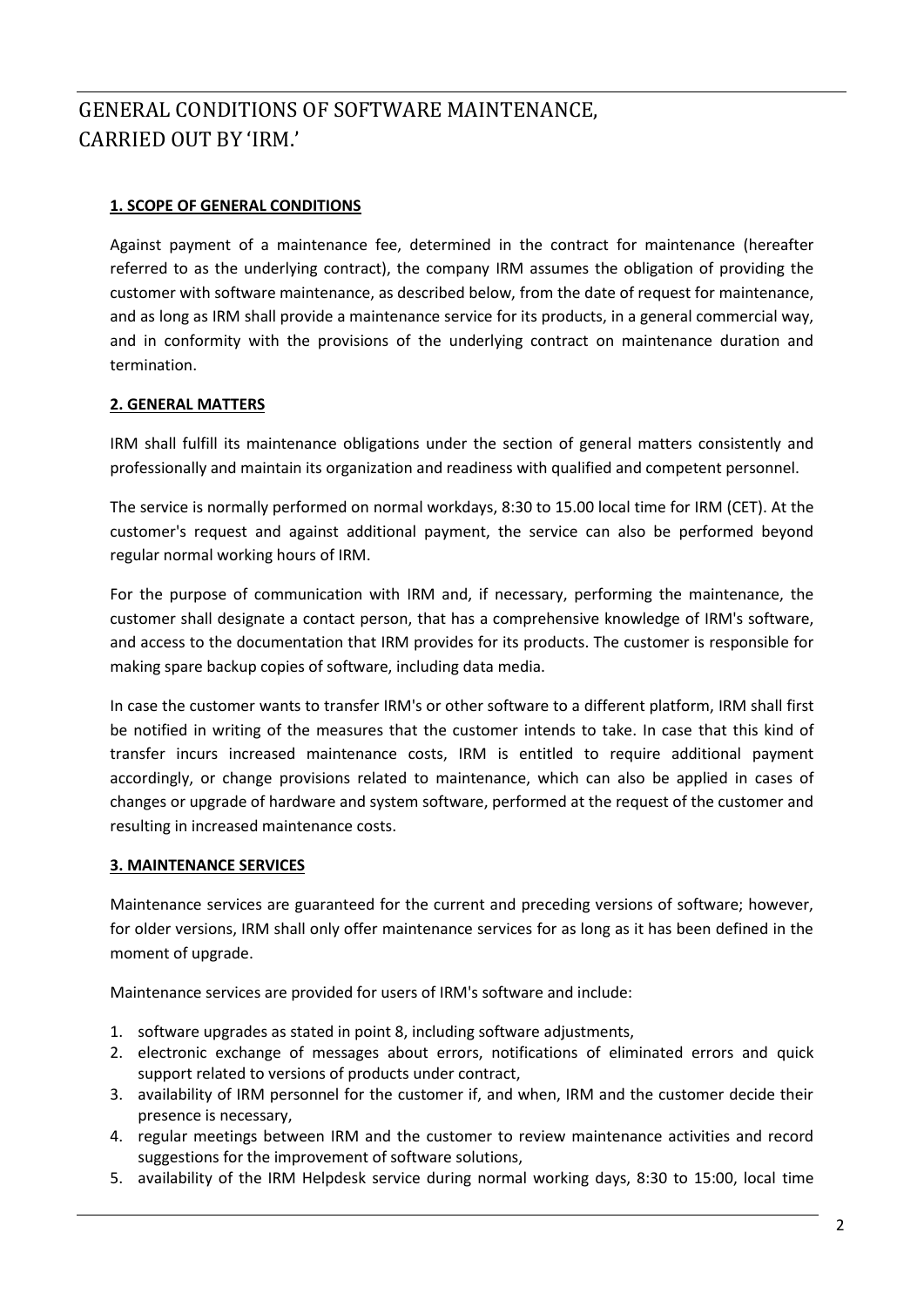(CET). This means that the message/task received by 15.00 will be dealt with on the same day, whereas all the messages/task received after that will be dealt with on the first next working day.

Maintenance service is covered by maintenance fee, which is charged to customer monthly or annually according to agreement or confirmed proposal. Maintenance fee includes license fee and maintenance service defined above (point 1 to 5). All other support activities are not part of maintenance fee and should be quoted or charged based on monthly work reports. IRM is obliged to send monthly work report to customer each month for previous month. If there is no reply from customer within five days after report being sent, it is understood, that customer confirms it.

#### **4. USE OF SOFTWARE**

IRM shall provide instructions for use of software in English and/or in Slovene.

Use of software is voluntary and IRM does not accept any responsibility for a potential loss of data, decrease in operations, or any other damage, resulting from the use of a software solution.

#### **5. PROCEDURE**

#### *5.1. Communication of events*

All errors have to be communicated to IRM using IRM's form available on the IRM website [\(www.irm.si\)](http://www.irm.si/) under the HELPDESK note. The form is protected by the username and password. The report has to include:

- 1. description of the error, expected behavior, and description of configuration and measures taken to reproduce the error, if possible,
- 2. name of product, version number, and operation system used,
- 3. user's name or company, contact person, address, e-mail address and phone,
- 4. error classification in compliance with clause 5.2 of this document. In case the task is classified wrongly, IRM reserves the right to change the priority level and the deadline.

In case the website is not accessible, all messages have to be communicated in writing, by e-mail to [helpdesk@irm.si.](mailto:helpdesk@irm.si) A phone call on +386 5909 1483 (8:30-12h, 12:30-15h CET) can only serve as notification or completion of a written message.

Other ways of receiving messages will be treated as 1 hour of maintenance work.

#### *5.2. Hierarchy of errors*

Classifying errors according to their priority is based on the hierarchical system below. Only 1 level of priority can be used at a time.

1. A: an error is of top priority if its consequences are:

(i) product not functioning,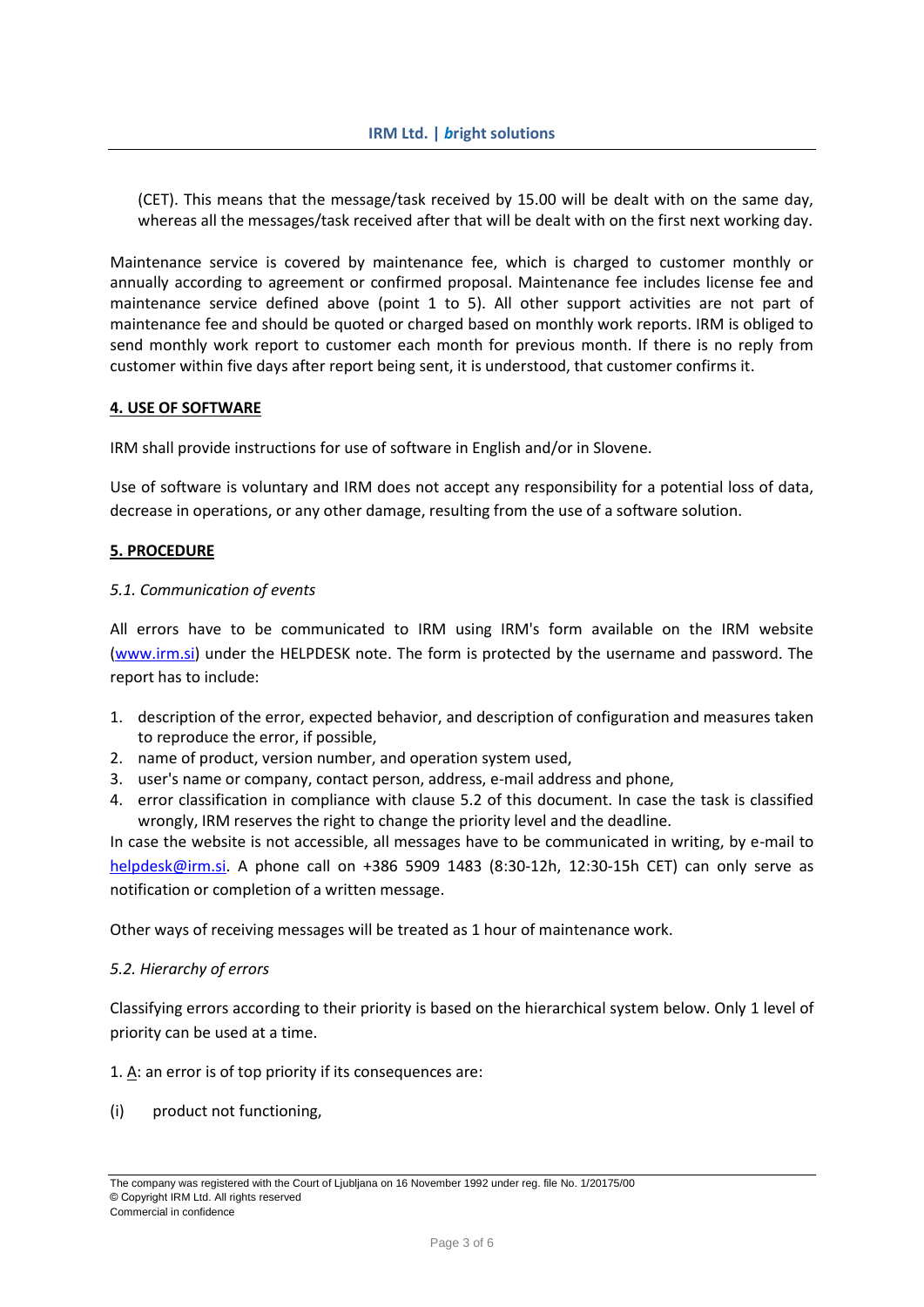- (ii) loss of key functionality under normal conditions,
- (iii) serious security risk;

2. B: an error is of medium priority if its consequences are:

- (i) reduced functionality resulting from the error (or errors), influencing the entire system,
- (ii) reduced system capacity or rare interruptions in system availability;

3. C: an error is of low priority if its consequences have:

- (i) negligible impact on functionality of the product,
- (ii) a question, comment, or suggestion for product improvement.

#### **6. OBLIGATIONS OF THE CUSTOMER**

In case of a work order, accepted by IRM either in writing or orally, the customer is obliged to allow IRM personnel access to equipment and databases, used by the software, if this is consistent with customer's internal regulations, for IRM to perform an assignment or remove a defect, all in compliance with the customer's internal regulations and instructions.

The customer is responsible for maintaining updated backup copies of data and information from databases. Under no circumstances shall IRM be held responsible for any damages due to loss of data and information resulting from the customer's failure to provide a safety backup copy of databases.

Repaired modules are installed and tested by the customer according to IRM's instructions.

The customer shall use the software on the hardware and system software that complies with at least minimum requirements, indicated in correspondent descriptions of a software product.

The customer shall notify IRM at least 30 days in advance of changes, upgrades, or new system software versions, related to working with IRM's software. System software also includes new versions of drives for an Oracle client, OS upgrades on the server and workstations, all SP's for OS, configuration changes of antivirus programs, changes of versions and/or all types of web browsers, changes of versions or upgrades of application servers.

For a shorter communication change period, the contracting parties should agree in writing.

If customer has request which is not included in the confirmed proposal or agreement, the customer must send to IRM written request additionally and after confirmed proposal (prepared by IRM on the basis of received written request) IRM will realize request according to agreed terms and timelines in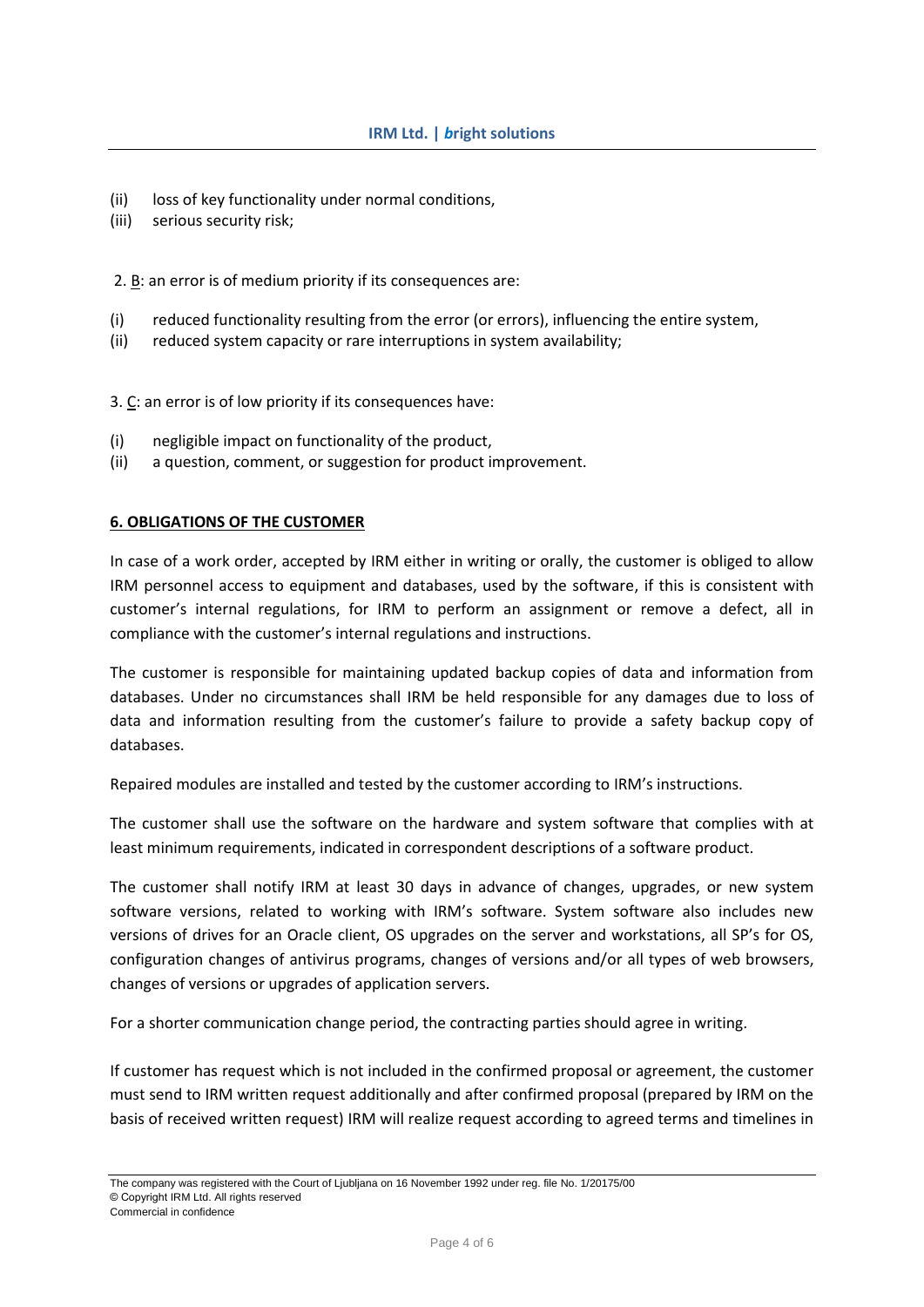confirmed proposal.

#### **7. OBLIGATIONS OF IRM**

IRM commits to react to the customer's notification of software failures, indicating an error's priority level as well (A, B or C), immediately on receipt, or within a maximum of 2 hours from receiving the notification, on condition that the communication process is compliant with the provisions of the present general conditions, and undertakes to remove the error as soon as possible, as follows:

- 1. IRM shall remove errors of an 'A' priority level within a maximum of 4 hours as of receiving a notification of a function failure. In cases when it is not possible to remove the error within this time, IRM shall provide an alternative, suitable solution, within the same time, that will enable the customer to use the software safely and efficiently, whereas the error shall be removed finally within 7 days,
- 2. IRM shall remove errors of a 'B' priority level within a maximum of 7 workdays from receiving a notification of a function failure. In cases when it is not possible to remove the error within this time, IRM shall provide an alternative, suitable, efficient, and safe temporary solution that will reduce the restrictions on software use by the customer,
- 3. notifications of 'C' priority level errors shall be dealt with within a maximum of a month from receiving notification.

Acceptance and testing of repaired modules are confirmed by signing the acceptance minutes, or in some other mutually agreed manner, enabling the customer and IRM to establish that:

- 1. IRM has informed the customer about the changes produced by an adjustment brought to a module or a whole software product;
- 2. an operational conformity test has been made in a test environment prior to the installation of a repaired module;
- 3. the test result matches IRM's declared output, which allows the installation of a repaired module;
- 4. in case a change of the module's function has been identified, it has been noted in relevant documentation.

IRM's obligations, and specifically determined assignments, do not include:

- 1. errors, resulting from changes or internal adjustments of IRM's software, made by the customer, unless they are performed in accordance with IRM's instructions,
- 2. errors, resulting from using IRM's software in a way other than described in user documentation, resulting from negligence by the customer, the customer's personnel, or a third party, or resulting from other circumstances that are beyond IRM's control,
- 3. changes and upgrades to software due to changes and amendments of statutory provisions and implementing regulations, and
- 4. changes and upgrades to software due to changes of the customer's SW and HW system, which